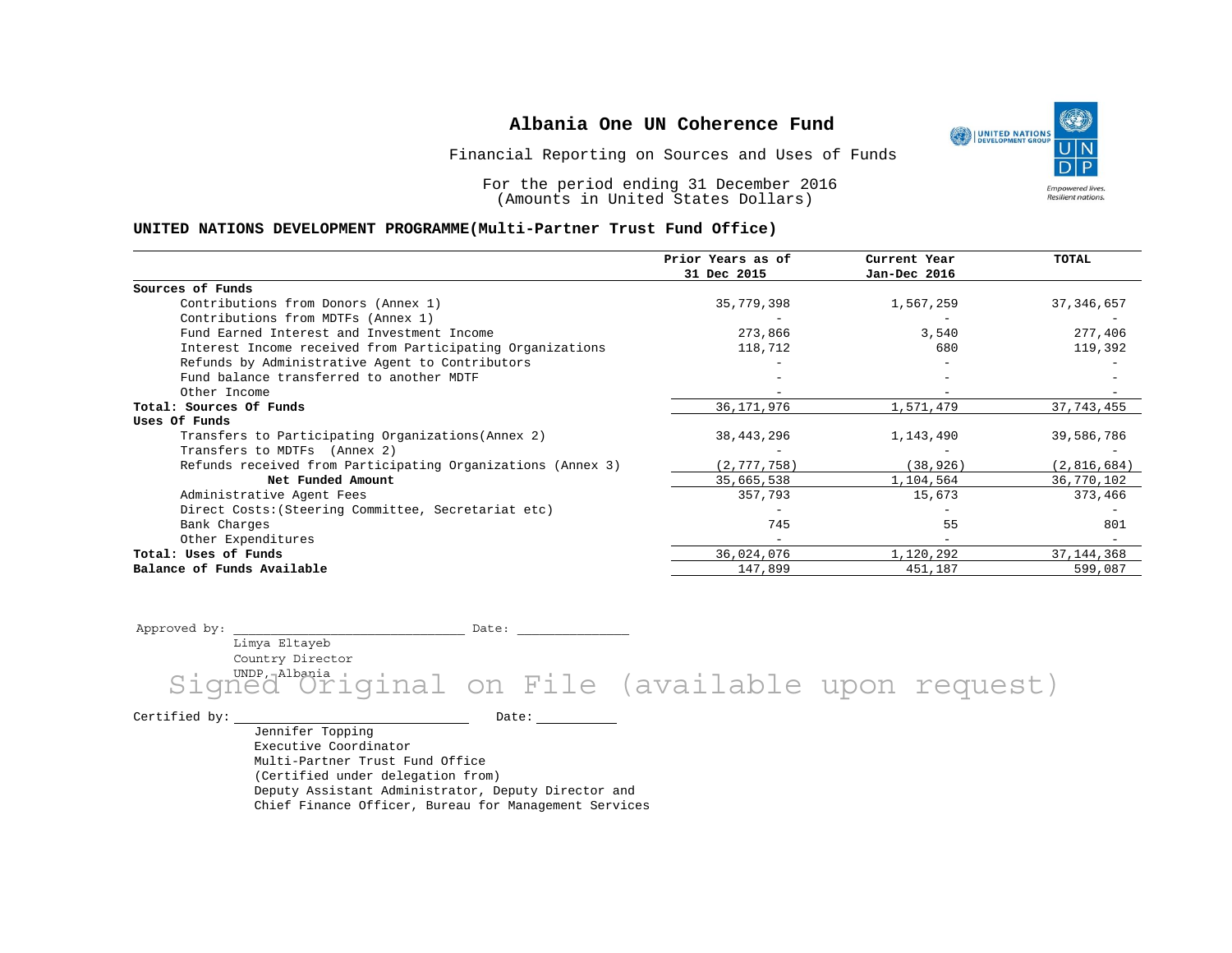

Financial Reporting on Sources and Uses of Funds

For the period ending 31 December 2016 (Amounts in United States Dollars)

## **UNITED NATIONS DEVELOPMENT PROGRAMME(Multi-Partner Trust Fund Office)**

### **Annex - 1: Contributions**

|                                | Prior Years as of | Current Year             | TOTAL        |
|--------------------------------|-------------------|--------------------------|--------------|
|                                | 31 Dec 2015       | Jan-Dec 2016             |              |
| From Contributors              |                   |                          |              |
| Delivering Results Together    | 2,941,750         | 175,000                  | 3,116,750    |
| EUROPEAN UNION                 | 3,474,781         |                          | 3,474,781    |
| Expanded DaO Funding Window    | 3,825,000         | $\overline{\phantom{m}}$ | 3,825,000    |
| GOVERNMENT OF AUSTRIA          | 1,214,737         | $\qquad \qquad -$        | 1,214,737    |
| GOVERNMENT OF FINLAND          | 394,240           | $\overline{\phantom{m}}$ | 394,240      |
| GOVERNMENT OF NETHERLANDS      | 3,845,700         |                          | 3,845,700    |
| GOVERNMENT OF NORWAY           | 3,338,389         |                          | 3,338,389    |
| GOVERNMENT OF SPAIN            | 4,000,000         |                          | 4,000,000    |
| GOVERNMENT OF SWITZERLAND      | 461,553           |                          | 461,553      |
| SWEDISH INT'L DEVELOPMENT COOP | 7,859,378         | 882,471                  | 8,741,849    |
| SWISS AGY FOR DEVELOPMENT & CO | 4,423,870         | 509,788                  | 4,933,658    |
| Total: Contributions           | 35,779,398        | 1,567,259                | 37, 346, 657 |

Signed Original on File (available upon request)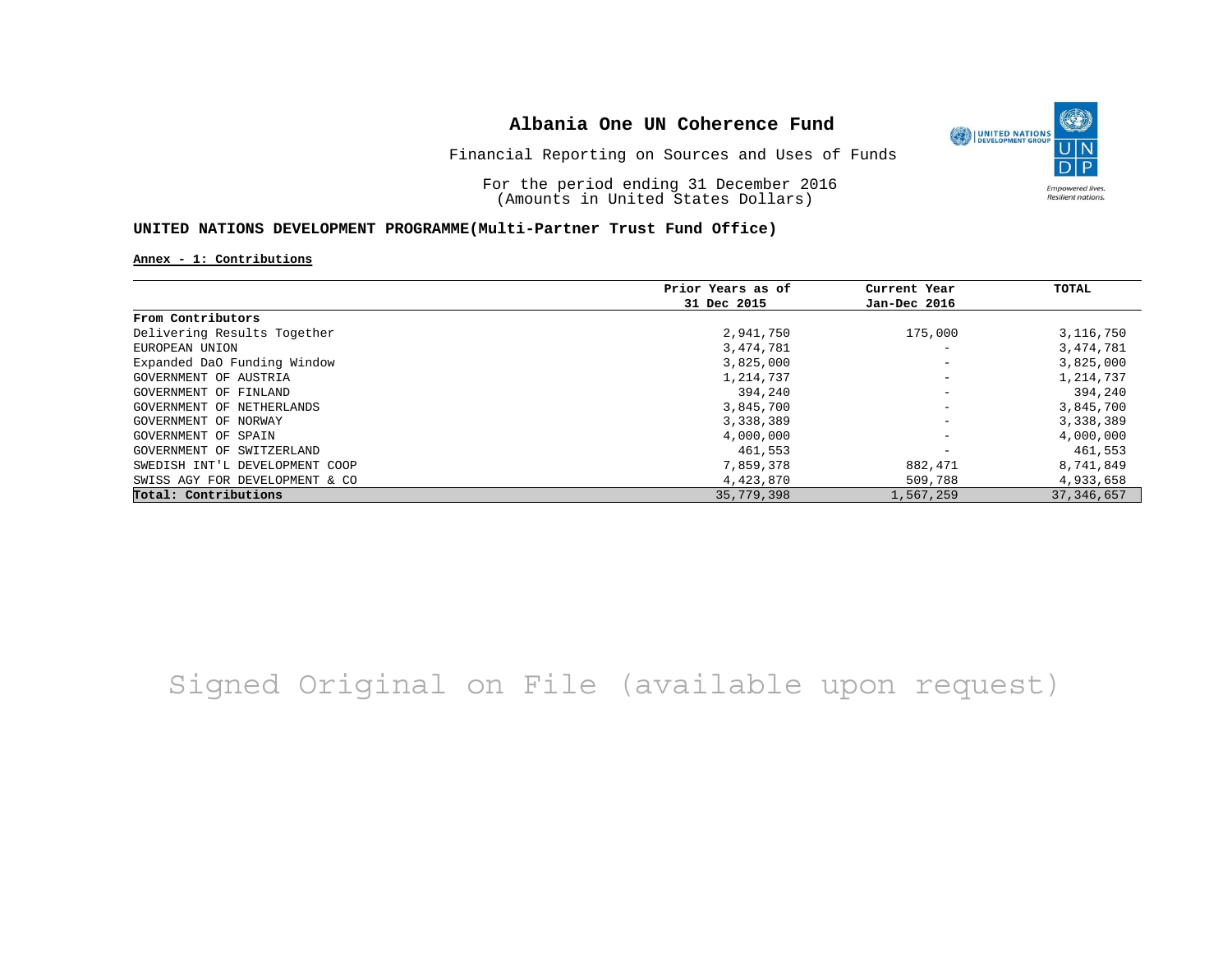

Financial Reporting on Sources and Uses of Funds

For the period ending 31 December 2016 (Amounts in United States Dollars)

## **UNITED NATIONS DEVELOPMENT PROGRAMME(Multi-Partner Trust Fund Office)**

**Annex - 2: Transfers**

|                                | Prior Years as of | Current Year<br>Jan-Dec 2016 | TOTAL      |
|--------------------------------|-------------------|------------------------------|------------|
|                                | 31 Dec 2015       |                              |            |
| To Participating Organizations |                   |                              |            |
| ECE                            | 79,500            | $\overline{\phantom{a}}$     | 79,500     |
| <b>FAO</b>                     | 315,300           | $\overline{\phantom{m}}$     | 315,300    |
| IAEA                           | 94,461            | $\overline{\phantom{m}}$     | 94,461     |
| ILO                            | 75,000            | $\overline{\phantom{m}}$     | 75,000     |
| IOM                            | 275,000           | 20,000                       | 295,000    |
| ITC                            | 30,000            | $\overline{\phantom{a}}$     | 30,000     |
| UNAIDS                         | 160,000           | 25,815                       | 185,815    |
| UNCTAD                         | 178,500           | $\overline{\phantom{a}}$     | 178,500    |
| UNDP                           | 16,992,599        | 628,610                      | 17,621,209 |
| UNEP                           | 439,244           | $\overline{\phantom{m}}$     | 439,244    |
| UNESCO                         | 934,118           | $\overline{\phantom{a}}$     | 934,118    |
| UNFPA                          | 4,652,335         | 223,250                      | 4,875,585  |
| UNICEF                         | 8,500,823         | 80,000                       | 8,580,823  |
| UNIDO                          | 665,848           | $\overline{\phantom{m}}$     | 665,848    |
| UNODC                          | 362,500           | 25,815                       | 388,315    |
| <b>UNWOMEN</b>                 | 3,797,531         | 140,000                      | 3,937,531  |
| WHO                            | 890,536           | $\qquad \qquad -$            | 890,536    |
| Total Transfers                | 38, 443, 296      | 1,143,490                    | 39,586,786 |

Signed Original on File (available upon request)